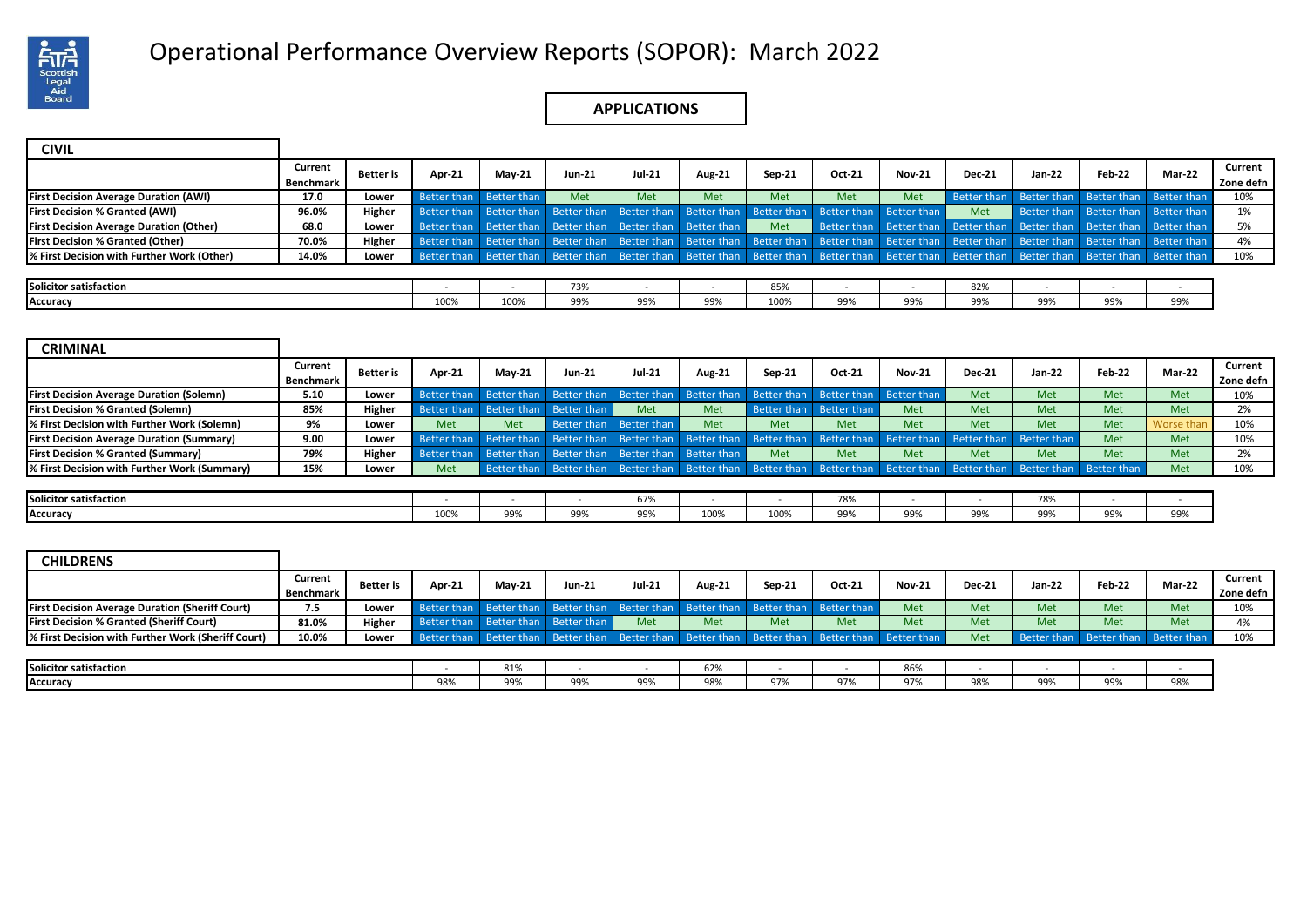

# Operational Performance Overview Reports (SOPOR): March 2022 .

## **ACCOUNTS**

| <b>CIVIL</b>                                        |           |                  |             |                                                                                                                                                                         |                         |        |                                     |        |                                                        |               |               |            |                                     |            |           |
|-----------------------------------------------------|-----------|------------------|-------------|-------------------------------------------------------------------------------------------------------------------------------------------------------------------------|-------------------------|--------|-------------------------------------|--------|--------------------------------------------------------|---------------|---------------|------------|-------------------------------------|------------|-----------|
|                                                     | Current   | <b>Better</b> is | Apr-21      | $M$ ay-21                                                                                                                                                               | Jun-21                  | Jul-21 |                                     |        | Oct-21                                                 | <b>Nov-21</b> | <b>Dec-21</b> | Jan-22     | Feb-22                              | Mar-22     | Current   |
|                                                     | Benchmark |                  |             |                                                                                                                                                                         |                         |        | <b>Aug-21</b>                       | Sep-21 |                                                        |               |               |            |                                     |            | Zone defn |
| Average Calendar days to bank:                      |           |                  |             |                                                                                                                                                                         |                         |        |                                     |        |                                                        |               |               |            |                                     |            |           |
| Civil A&A & ABWOR                                   | 19.0      | Lower            | Better than |                                                                                                                                                                         | Better than Better than | Met    | <b>Met</b>                          |        | Worse than   Worse than                                | Worse than    | Worse than    | Worse than | Worse than                          | Worse than | 10%       |
| Civil legal aid                                     | 23.0      | Lower            | Better than | Met                                                                                                                                                                     | Met                     | Met    | <b>Met</b>                          |        | Worse than Worse than Worse than Worse than Worse than |               |               |            | Worse than                          | Worse than | 10%       |
| Negotiations                                        | 42.0      | Lower            |             | Better than Better than Better than Better than Better than Better than Better than Better than Better than Better than Better than Better than Better than             |                         |        |                                     |        |                                                        |               |               |            |                                     |            | 10%       |
| Initial Assessments % paid in full                  | 67.5%     | Higher           |             | Better than Better than Better than Better than Better than Better than Better than Better than Better than Better than Better than Better than Better than Better than |                         |        |                                     |        |                                                        |               |               |            |                                     |            | 5%        |
| <b>Ratio of Negotiations to Initial Assessments</b> | 14.1%     | Lower            | Met         | <b>Met</b>                                                                                                                                                              |                         |        | Better than Better than Better than | Met    | Met                                                    | Met           | Met           |            | Better than Better than Better than |            | 10%       |
|                                                     |           |                  |             |                                                                                                                                                                         |                         |        |                                     |        |                                                        |               |               |            |                                     |            |           |
| Solicitor satisfaction                              |           |                  |             |                                                                                                                                                                         | 57%                     |        |                                     | 73%    |                                                        |               | 63%           |            |                                     |            |           |
| Accuracy                                            |           |                  | 98%         | 97%                                                                                                                                                                     | 99%                     | 98%    | 97%                                 | 97%    | 98%                                                    | 98%           | 98%           | 98%        | 98%                                 | 97%        |           |

| <b>CRIMINAL</b>                                     |                      |           |                                     |                         |                                                                                                                         |               |               |            |                                                 |               |               |            |                                                                                                                                                             |                    |                      |
|-----------------------------------------------------|----------------------|-----------|-------------------------------------|-------------------------|-------------------------------------------------------------------------------------------------------------------------|---------------|---------------|------------|-------------------------------------------------|---------------|---------------|------------|-------------------------------------------------------------------------------------------------------------------------------------------------------------|--------------------|----------------------|
|                                                     | Current<br>Benchmark | Better is | Apr-21                              | $Mav-21$                | <b>Jun-21</b>                                                                                                           | <b>Jul-21</b> | <b>Aug-21</b> | Sep-21     | Oct-21                                          | <b>Nov-21</b> | <b>Dec-21</b> | Jan-22     | Feb-22                                                                                                                                                      | <b>Mar-22</b>      | Current<br>Zone defn |
| <b>Average Calendar days to bank:</b>               |                      |           |                                     |                         |                                                                                                                         |               |               |            |                                                 |               |               |            |                                                                                                                                                             |                    |                      |
| Criminal A&A                                        | 9.0                  | Lower     |                                     |                         |                                                                                                                         |               |               |            |                                                 |               |               |            | Better than Better than Better than Better than Better than Better than Better than Better than Better than Better than Better than Better than Better than |                    | 10%                  |
| <b>Criminal ABWOR Automatic</b>                     | 6.2                  | Lower     | Met                                 | Met                     | Met                                                                                                                     | Met           | Met           | Met        | Met                                             | Met           | Met           | <b>Met</b> | Met                                                                                                                                                         | Met                | 5%                   |
| Criminal ABWOR Non-automatic                        | 12.3                 | Lower     |                                     |                         | Better than Better than Better than Better than Better than Better than Better than Better than Better than Better than |               |               |            |                                                 |               |               |            | Better than                                                                                                                                                 | Better than        | 10%                  |
| <b>Criminal Automatic</b>                           | 6.4                  | Lower     | Met                                 | <b>Met</b>              | <b>Met</b>                                                                                                              | Met           |               |            | Better than Better than Better than Better than |               | Met           | <b>Met</b> | <b>Met</b>                                                                                                                                                  | Met                | 5%                   |
| <b>Criminal Non-automatic</b>                       | 12.7                 | Lower     | Better than Better than Better than |                         |                                                                                                                         |               |               |            |                                                 |               |               |            | Better than Better than Better than Better than Better than Better than Better than Better than Better than                                                 |                    | 10%                  |
| Solemn                                              | 18.1                 | Lower     | Better than Better than Better than |                         |                                                                                                                         | Met           | <b>Met</b>    | Met        | Worse than                                      | Met           | Met           |            | Better than Better than Better than                                                                                                                         |                    | 10%                  |
| <b>Negotiations</b>                                 | 32.5                 | Lower     |                                     | Worse than   Worse than | Met                                                                                                                     |               |               |            |                                                 |               |               |            | Better than Better than Better than Better than Better than Better than Better than Better than Better than                                                 |                    | 10%                  |
| Initial Assessments % paid in full                  | 93.0%                | Higher    | Met                                 | Met                     | <b>Met</b>                                                                                                              | Met           | <b>Met</b>    | <b>Met</b> | Met                                             | <b>Met</b>    | Met           | Met        | Met                                                                                                                                                         | Met                | 5%                   |
| <b>Ratio of Negotiations to Initial Assessments</b> | 4.5%                 | Lower     | Met                                 | Met                     | Better than Better than Better than Better than Better than Better than Better than                                     |               |               |            |                                                 |               |               | Met        | <b>Met</b>                                                                                                                                                  | <b>Better than</b> | 10%                  |

| $\sim$<br>.<br>Solicitor satisfaction |      |           |      | 420 <sup>2</sup><br>43%  |                        |                                 | $\rightarrow$ $\sim$<br>. .<br>1 ± 7 U |                           |     | $-0.0$<br>7 J / L |                         |                             |
|---------------------------------------|------|-----------|------|--------------------------|------------------------|---------------------------------|----------------------------------------|---------------------------|-----|-------------------|-------------------------|-----------------------------|
| Accuracy                              | 100% | 100%<br>. | 100% | 100 <sup>e</sup><br>100/ | 00 <sub>0</sub><br>ココパ | 00 <sup>0</sup><br>uu<br>- 2270 | 99%                                    | $  -$<br>aa%<br>$\cdot$ . | 99% | 0.00<br>ココパ       | 00 <sub>0</sub><br>9970 | $\sim$ $\sim$ $\sim$<br>997 |

| <b>CHILDRENS</b>                                    |                             |           |            |          |                               |               |               |          |                                                                                                                                                             |               |               |          |                               |               |                      |
|-----------------------------------------------------|-----------------------------|-----------|------------|----------|-------------------------------|---------------|---------------|----------|-------------------------------------------------------------------------------------------------------------------------------------------------------------|---------------|---------------|----------|-------------------------------|---------------|----------------------|
|                                                     | Current<br><b>Benchmark</b> | Better is | Apr-21     | $Mav-21$ | <b>Jun-21</b>                 | <b>Jul-21</b> | <b>Aug-21</b> | $Sen-21$ | Oct-21                                                                                                                                                      | <b>Nov-21</b> | <b>Dec-21</b> | $Jan-22$ | Feb-22                        | <b>Mar-22</b> | Current<br>Zone defn |
| Average Calendar days to bank:                      |                             |           |            |          |                               |               |               |          |                                                                                                                                                             |               |               |          |                               |               |                      |
| Childrens A&A & ABWOR                               | 17.0                        | Lower     | Met        | Met      |                               |               |               |          | Better than Better than Better than Better than Better than Better than Better than Better than Better than Better than                                     |               |               |          |                               |               | 10%                  |
| Childrens legal aid                                 | 20.0                        | Lower     |            |          |                               |               |               |          | Better than Better than Better than Better than Better than Better than Better than Better than Better than Better than Better than                         |               |               |          |                               | Met           | 10%                  |
| Negotiations                                        | 29.0                        | Lower     | Worse than |          | <b>Better than</b> Worse than | Met           | Met           |          | Better than Better than                                                                                                                                     | Met           | <b>Met</b>    |          | Worse than <b>Better than</b> | Met           | 7.5%                 |
| Initial Assessments % paid in full                  | 41.0%                       | Higher    |            |          |                               |               |               |          | Better than Better than Better than Better than Better than Better than Better than Better than Better than Better than Better than Better than Better than |               |               |          |                               |               | 5%                   |
| <b>Ratio of Negotiations to Initial Assessments</b> | 35.0%                       | Lower     |            |          |                               |               |               |          | Better than Better than Better than Better than Better than Better than Better than Better than Better than Better than Better than                         |               |               |          |                               | Met           | 10%                  |
|                                                     |                             |           |            |          |                               |               |               |          |                                                                                                                                                             |               |               |          |                               |               |                      |
| Solicitor satisfaction                              |                             |           |            | 77%      |                               |               | 56%           |          |                                                                                                                                                             | 71%           |               |          |                               |               |                      |
| Accuracy                                            |                             |           | 98%        | 98%      | 99%                           | 100%          | 100%          | 99%      | 98%                                                                                                                                                         | 97%           | 97%           |          |                               | 100%          |                      |